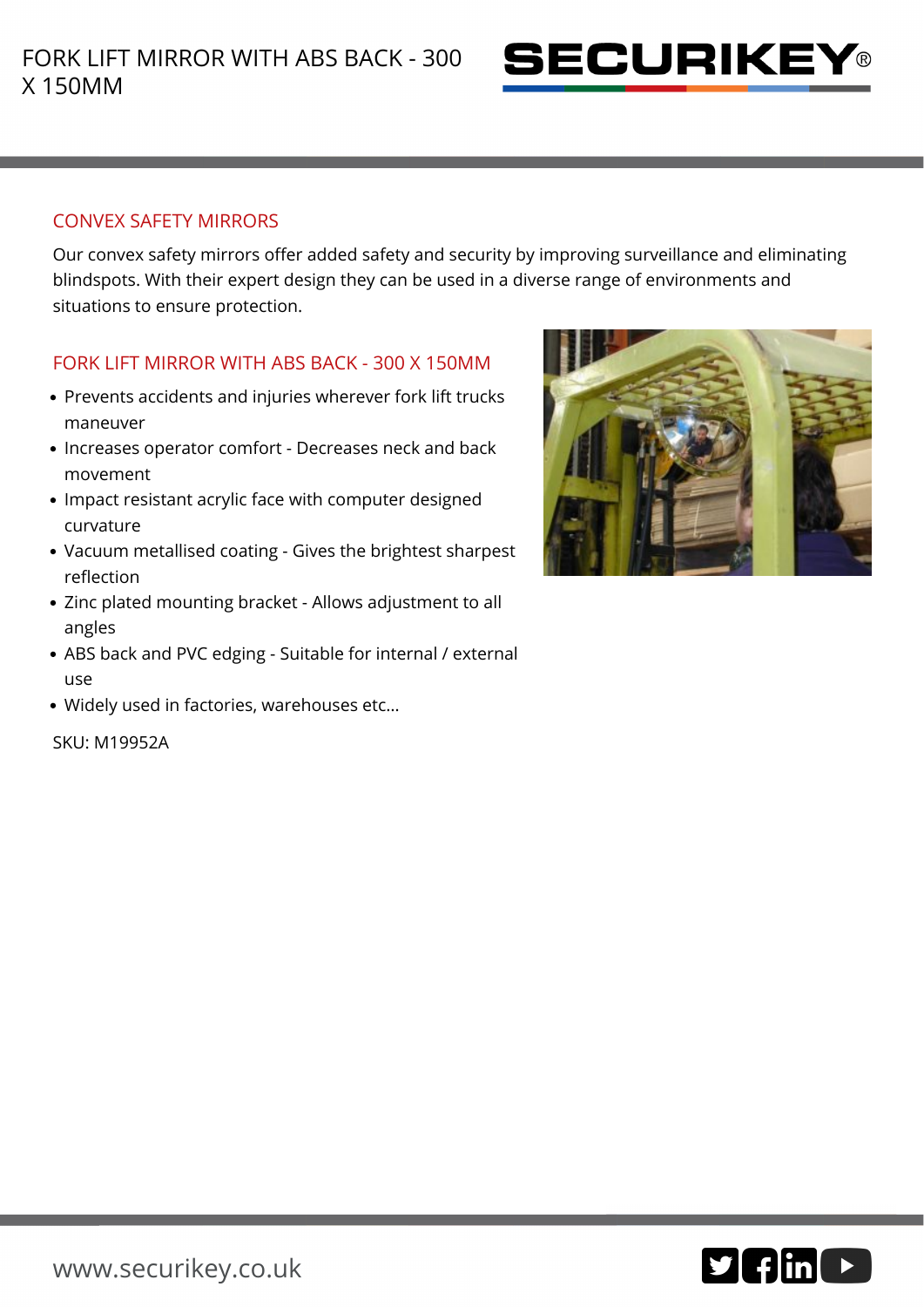

## ADDITIONAL INFORMATION

| Weight                  | 1.000 $kg$           |
|-------------------------|----------------------|
| <b>Dimensions</b>       | 150 (H) x 300 (W) mm |
| <b>Viewing Distance</b> | 12 metres            |

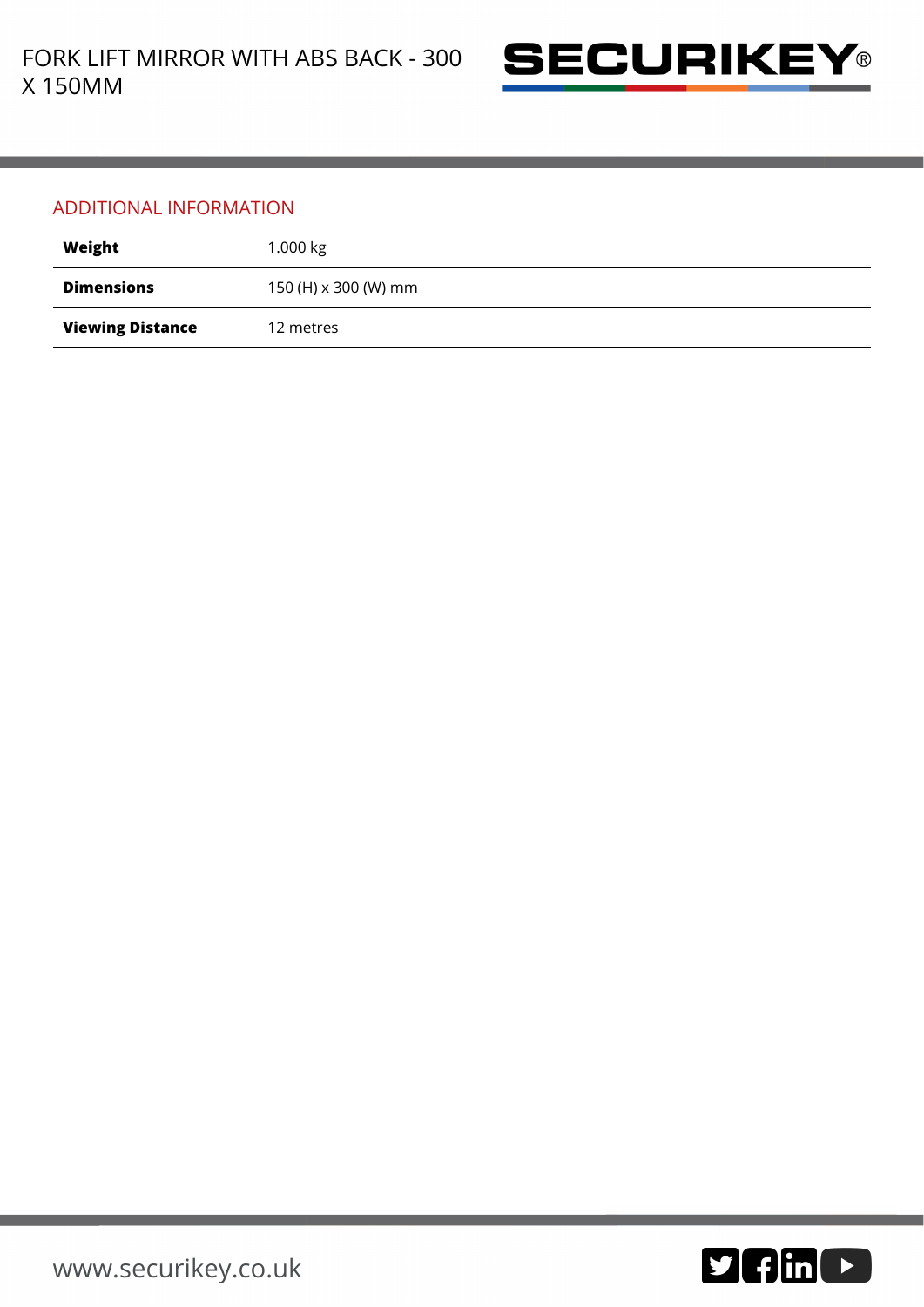

## FORK LIFT MIRROR WITH ABS BACK - 300 X 150MM IMAGES



300 x 150mm Fork Lift Mirror with ABS Back